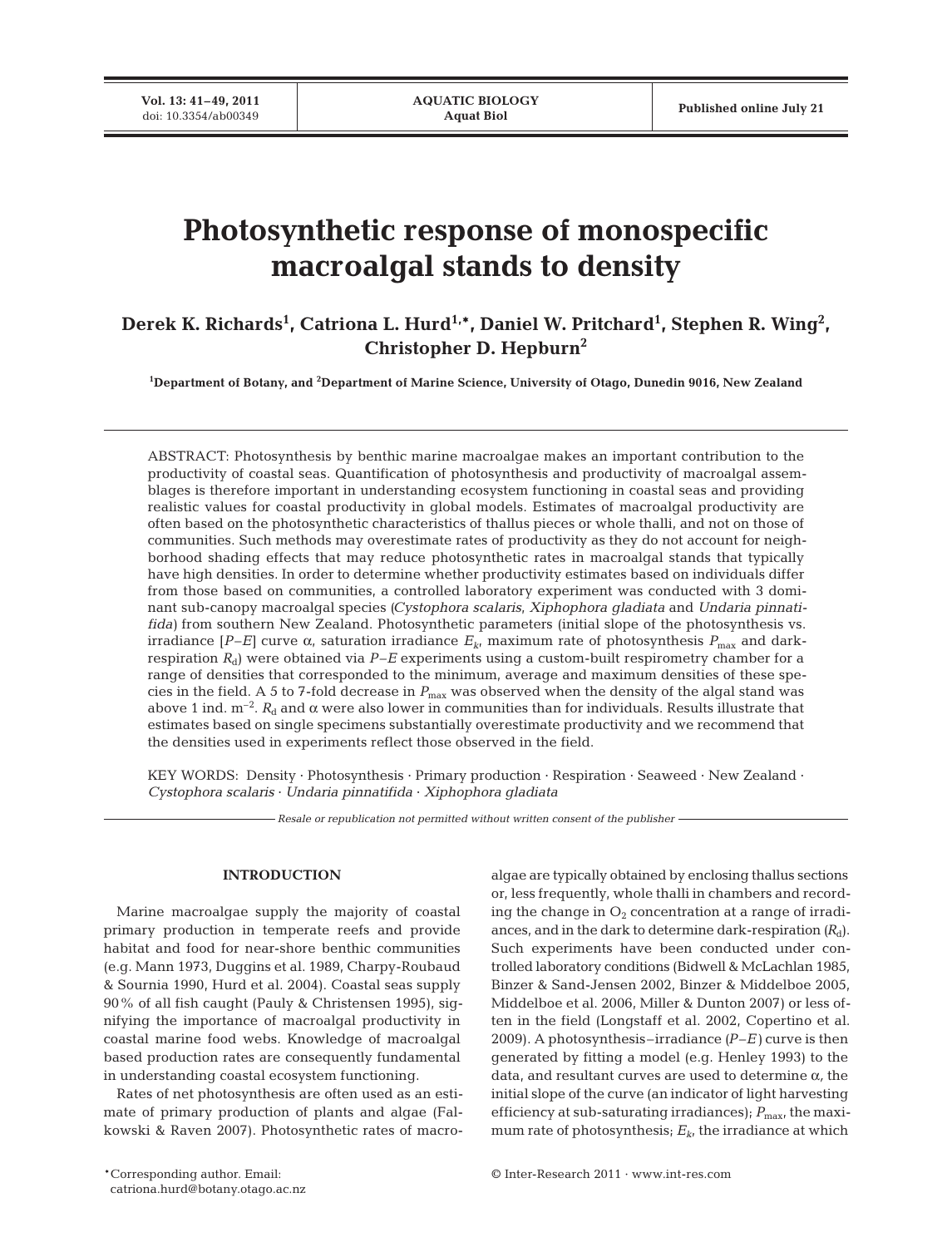| Symbol           | Definition<br>Unit                  |                                                             |
|------------------|-------------------------------------|-------------------------------------------------------------|
| $\alpha$         | Initial slope of the $P-E$ curve    |                                                             |
| β                | Photoinhibition                     |                                                             |
| $E_k$            | Saturation irradiance               | umol photons $m^{-2}$ s <sup>-1</sup>                       |
| PAR              | Photosynthetically active radiation | umol photons $m^{-2}$ s <sup>-1</sup>                       |
| <b>PFD</b>       | Photon flux density                 | $\mu$ mol photons m <sup>-2</sup> s <sup>-1</sup>           |
| $P-E$ curve      | Photosynthesis vs. irradiance curve |                                                             |
| $P_{\text{max}}$ | Maximum rate of photosynthesis      | $\mu$ mol O <sub>2</sub> g <sup>-1</sup> WW s <sup>-1</sup> |
| $R_{d}$          | Dark respiration                    | $\mu$ mol O <sub>2</sub> q <sup>-1</sup> WW s <sup>-1</sup> |
|                  |                                     |                                                             |

Table 1. Symbols and abbreviations used in the present study. WW: wet weight

 $P_{\text{max}}$  is reached;  $R_{\text{d}}$ ; and β, the level of photoinhibition at high irradiances (Falkowski & Raven 2007) (Table 1).

The photosynthetic parameters derived from *P–E* curves can be used to predict rates of primary production at different irradiances (Falkowski & Raven 2007). The most accurate approach is to use whole seaweeds, so that they remain connected to their storage reserves, which, for large seaweeds such as species from the Orders Fucales and Laminariales, may be located in the holdfast and stipe, i.e. for entire individuals the carbon and nitrogen sinks are still accessible (Gevaert et al. 2008). Consequently, for structurally complex seaweeds, photosynthetic responses obtained from thallus pieces versus intact individuals can be quite different (Binzer & Middelboe 2005, Middelboe et al. 2006, Sand-Jensen et al. 2007). Similarly, for nutrient uptake by members of the Fucales, the rates of thallus sections can be up to 10 times higher than those of whole algae (Harrison & Druehl 1982, Hurd & Dring 1990). Further, larger macroalgae are frequently cut to fit into the measuring system used to estimate  $O_2$  exchange and therefore may exhibit oxygen-sensitive wound respiration unless aged for over 12 h (Bidwell & McLachlan 1985, Miller & Dunton 2007). Additionally, Binzer & Middelboe (2005) showed that when a macroalgal community was used, the photosynthetic parameters differed from those of individuals, and the variability surrounding *P*max was also greater for individual thalli than groups of the same species. Importantly, studies where thallus pieces or single individuals are used do not account for neighborhood shading effects which occur in natural macroalgal assemblages and may reduce photosynthetic rates and hence productivity of these communities (Sand-Jensen et al. 2007, Copertino et al. 2009). Thus, community productivity rates that are extrapolated from rates of net photosynthesis of thallus pieces, or individuals, may be overestimates.

Our goal was to examine the effect of density on rates of net photosynthesis, in particular to test our hypothesis that the  $P_{\text{max}}$  measured using individuals

will be greater than that using communities. To achieve this, we first obtained density measurements from published literature (Russell et al. 2008, Hepburn et al. 2011) and/or from underwater surveys of the density of 3 dominant sub-canopy macroalgal species along the coastline of North Otago, South Island, New Zealand: *Cysto pho ra scalaris* J. Agardh and *Xipho phora gla di ata* (Labillardière) Montagne ex Kjellman which are native members of the Order Fucales, and the introduced Laminarian kelp *Undaria pinnatifida* (Harvey) Suringar. For each species, we then measured *P*–*E* curves for (1) an individual,

(2) an assemblage at a density similar to the average density recorded in the field, and (3) an assemblage ap proximating the maximum field density. Experiments were conducted in a custom-built respirometry chamber. Our results illustrate the need for caution when extrapolating values derived from individuals to obtain community productivity estimates.

## **MATERIALS AND METHODS**

**Field densities of macroalgae.** Seven replicate shallow (<6 m) subtidal areas were sampled along 22 km of a semi-exposed coast, South Island, New Zealand (Fig. 1) from February 3 to August 6, 2009. At each site, 5 depth strata were surveyed by snorkeling or SCUBA: 0 m (low tide mark), 0.1 m, 0.5 m, 1−3 and 3−6 m depth. Depths were corrected to the mean low water mark to

45°50'92" 170°30'20"E 170°40'30" 45°37'10"S Te Awa Mokihi (Butterfly Bay) 5 km South Island Study site North Island Dunedin

Fig. 1. Macroalgal survey and collection sites along a 22 km stretch of semi-exposed coast, South Island, New Zealand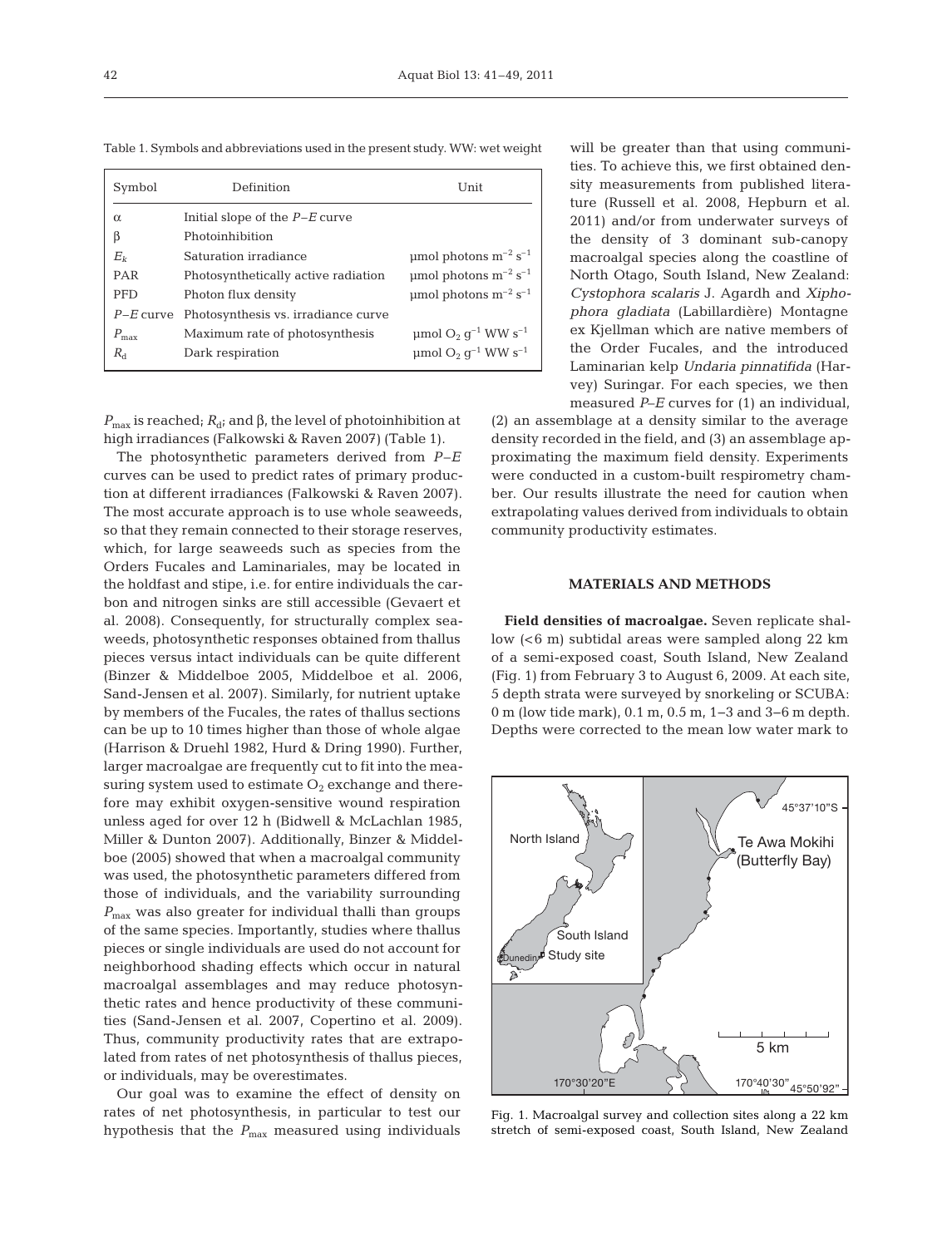ensure accurate positioning of sampling quadrats within the desired strata. At each site and within each stratum, a 30 m lead-weighted transect line was placed parallel to the shore and ten  $1 \text{ m}^2$  quadrats were placed randomly along the transect line. The number of *Undaria pinnatifida, Cystophora scalaris* and *Xiphophora gladiata* was recorded within each quadrat.

**Collection and experimental design.** *Un da ria pinna*  tifida: U. pinnatifida sporophytes that were between 0.1 and 0.2 m long were collected from a single tide pool at low tide at Mapoutahi (45°46' 6.36" S, 170° 37' 3.23" E) on October 21 (70 sporophytes) and October 27 (110 sporophytes), 2008. Epiphytes were removed and sporophytes were placed in seawater in a 10 l container for transport to the Portobello Marine Laboratory, University of Otago, 1 h away. At the laboratory, sporophytes were stored in an outdoor tank  $(0.95 \times 0.65 \times 0.15 \text{ m})$  with flowing seawater (13)  $\pm$  0.5 $^{\circ}$ C), with a maximal photosynthetically active radiation (PAR) of  $\sim 900$  µmol photons m<sup>-2</sup>

 $s^{-1}$ . The maximum time between collection and use in an experiment was 5 d. Individual sporophytes were randomly allocated to experimental treatments.

*P–E* experiments were conducted in a custom- built respirometry chamber that had a 30 l 'test section' in which seaweeds were incubated, and seaweeds were attached to a 0.2 × 0.2 m Perspex<sup>®</sup> plate (Fig. 2). In order to mimic the thallus length per unit area of substratum in natural *Undaria pinnatifida* communities without cutting the seaweeds, we constructed artificial communities using juveniles whose length was  $\frac{1}{25}$  of the average length of mature fronds found in the field. For example, scaling down  $1 \text{ m}^2$  of substratum that has a 2.5 m tall individual on it by  $\frac{1}{25}$  results in a 0.1 m tall individual on a  $0.04$  m<sup>2</sup> plate. Five experimental treatments were used  $(1, 5, 9, 13,$  and  $25$  ind. per  $0.04$  m<sup>2</sup> plate) which were equivalent to field densities of 1 to 25 ind.  $m^{-2}$ ; for simplicity, within the text we refer to seaweed densities as ind.  $m^{-2}$ . The treatments applied are typical densities of *U. pinnatifida* in southern New Zealand (Dean & Hurd 2007, Russell et al. 2008).

Twelve hours prior to each experiment an appropriate number of individuals between 0.1 and 0.2 m long were randomly sampled from the pool of collected sporophytes and attached to the Perspex $\mathcal{D}$  plate (which had multiple holes drilled through it, spaced 40 mm apart) using a cable tie through each holdfast. Individuals were attached to the plate at an even distance from one another to prevent 'clumping' of the individuals at the higher densities to ensure that

each replicate plate was equivalent. Plates with individuals attached were then placed back into the flowthrough holding tank for at least 12 h.

On each experimental day (8 d in total), a randomly selected plate was placed into the test section of the respirometry chamber (Fig. 2). There were 3 replicates for each density treatment. Two 4 h experiments were conducted on each day, and treatments were randomly assigned to an 'experimental time slot' to remove any potential afternoon or morning affects on metabolic rates. Experiments started at approximately 09:00 h and were finished before 18:00 h. The concentration of  $O<sub>2</sub>$  in the seawater used in experiments was lowered to ~50% by bubbling compressed nitrogen (10 min) into a 20 l Nalgene™ carboy full of filtered (1 µm) sea-



Fig. 2. (A) Schematic of the 30 l respirometry chamber showing the position of the Little Giant<sup> $\circledast$ </sup> 1-AA-MD pump, inlet and outlet valves, port for  $O_2$  probe, 20 l Nalgene<sup>™</sup> carboy filled with  $O_2$ -reduced seawater, and expansion, test and contraction sections. The  $0.2 \times 0.2$  m plate was positioned centrally in the test section. (B) Scaled schematic of the 30 l respirometry chamber showing dimensions in mm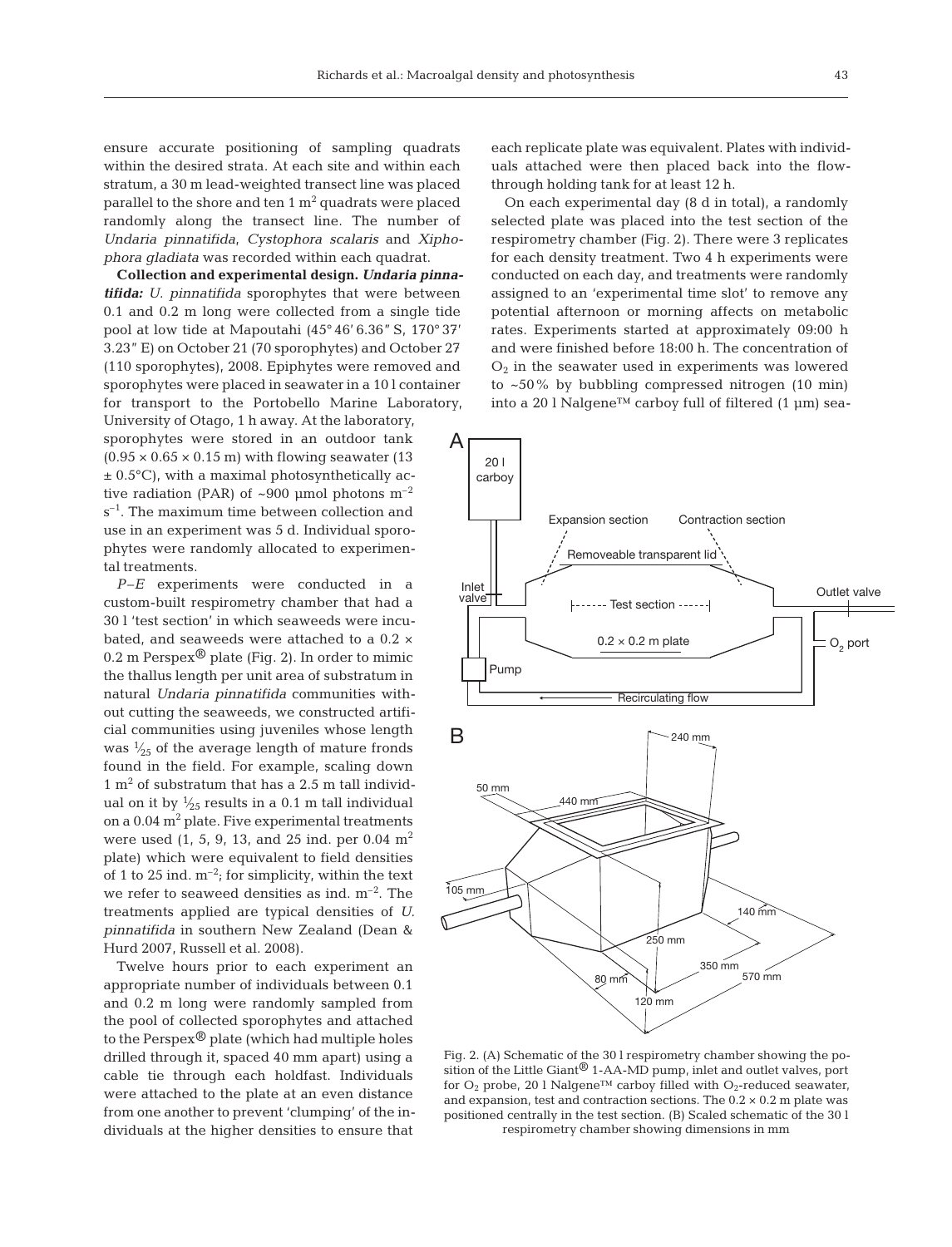water. The experimental plate with seaweeds attached was placed in the chamber, and seawater added through the inlet valve until the chamber was completely filled (Fig. 2A). The chamber was then sealed and an in-line pump (Little Giant $\mathcal{R}$  1-AA-MD) switched on, which delivered a flow rate of  $\sim 10 \text{ l min}^{-1}$ through the chamber.

The respirometry chamber was designed so that the seawater within the chamber could be partially replaced with reduced- $O_2$  seawater halfway through each experiment while it remained sealed. This process, termed flushing, involved the replacement of 10 l of experimental seawater during each experiment, and maintained the  $O_2$  concentration in the chamber between 5 and 10% of the starting value (Richards 2010). Flushing was achieved by opening the inlet and outlet valves simultaneously, allowing the gravity fed reduced- $O_2$  seawater from the carboy to enter the chamber as seawater drained from the outlet pipe (Fig. 2A). Flushing the system in this manner prevented external  $O_2$  from entering the chamber, and prevented  $O_2$  concentrations from increasing to levels that might cause photorespiration.

*Cystophora scalaris and Xiphophora gladiata:* Individuals that were 0.02 to 0.1 m long were collected from Te Awa Mokihi (Butterfly Bay), Karitane (Fig. 1) (45° 38' 16.92" S, 170° 40' 7.63" E) on March 14, 22 and 29, 2010, and treated as for *Undaria pinnatifida* except the experimental pre-treatment temperature was  $14 \pm$ 0.5°C. In total 275 ind. of each species were used in experiments. The experimental procedure used was similar to that for *U. pinnatifida* except that there were 3 density treatments (1, 13, and 41 ind. per plate) instead of 5 (Fig. 3), the maximum-density treatment was 41 ind. instead of 25 ind. per plate, and replication was also increased from 3 to 5. The reason for these differences was that observed field densities for these species were greater than those observed for *U*. *pinna ti fida* (see 'Results: Field densities of macroalgae' and Fig. 4). The number of irradiances used was reduced from 10 to 6, which reduced the maximum length of incubations from 4 to 3 h, allowing 3 experiments per day instead of 2.

**Measurement of photosynthetic and respiration rates, and** *P–E* **curves.** Experiments were conducted in the 30 l respirometry chamber placed inside a climatecontrolled room set to 12°C *(Undaria pinnatifida)* and 13°C *(Cystophora scalaris* and *Xiphophora gladiata)*. Changes in  $O_2$  concentration inside the respirometry chamber due to photosynthesis and respiration were detected using a Foxy-OR 125-73 mm fiber optic oxygen sensing optode (Ocean Optics) attached to the outlet section of the return pipe, and connected to a computer that registered the signal once per second. During experiments the oxygen concentration was con-



Fig. 3. *Xiphophora gladiata*. Density experiments showing how seaweeds were orientated within the 30 l re-circulating respirometry chamber. Density treatments were 1, 13 and 41 juvenile or small individuals per  $0.04$  m<sup>2</sup> plate, which represent the scaled equivalent of 1, 13, and 41 mature individuals per m<sup>2</sup> (see 'Materials and methods: Collection and experimental design. *Cystophora scalaris and Xiphophora gladiata*')

tinuously followed on a computer via Ocean Optics software. Illumination was provided overhead by a SON-T AGRO 400 W high-pressure sodium lamp, and 4 Philips Aqua Relle (TLD 36 W/89) fluorescent bulbs, delivering a maximum PAR of 977 µmol photons  $m^{-2}$ s–1 *(U*. *pinnatifida* experiments) and 1113 µmol photons m–2 s–1 *(C*. *scalaris* and *X*. *gladiata* experiments) at the surface of the chamber. PAR was reduced using E-colour neutral density filters (Rosco) between the light source and the surface of the chamber to obtain PAR levels (average PAR inside the chamber) of 0, 13, 19, 48, 70, 136, 184, 266, 519 and 749 µmol photons m–2 s<sup>-1</sup> for the *U. pinnatifida* experiments and 0, 8, 21, 80, 304, 595 and 858 µmol photons m–2 s–1 for the *C*. *scalaris* and *X*. *gladiata* experiments. Experiments always started with the dark treatment and levels of PAR were increased until the maximum PAR treatment.

To ensure that light entered only at the top of the chamber, black polythene plastic was attached to the sides and base. This enabled the accurate measure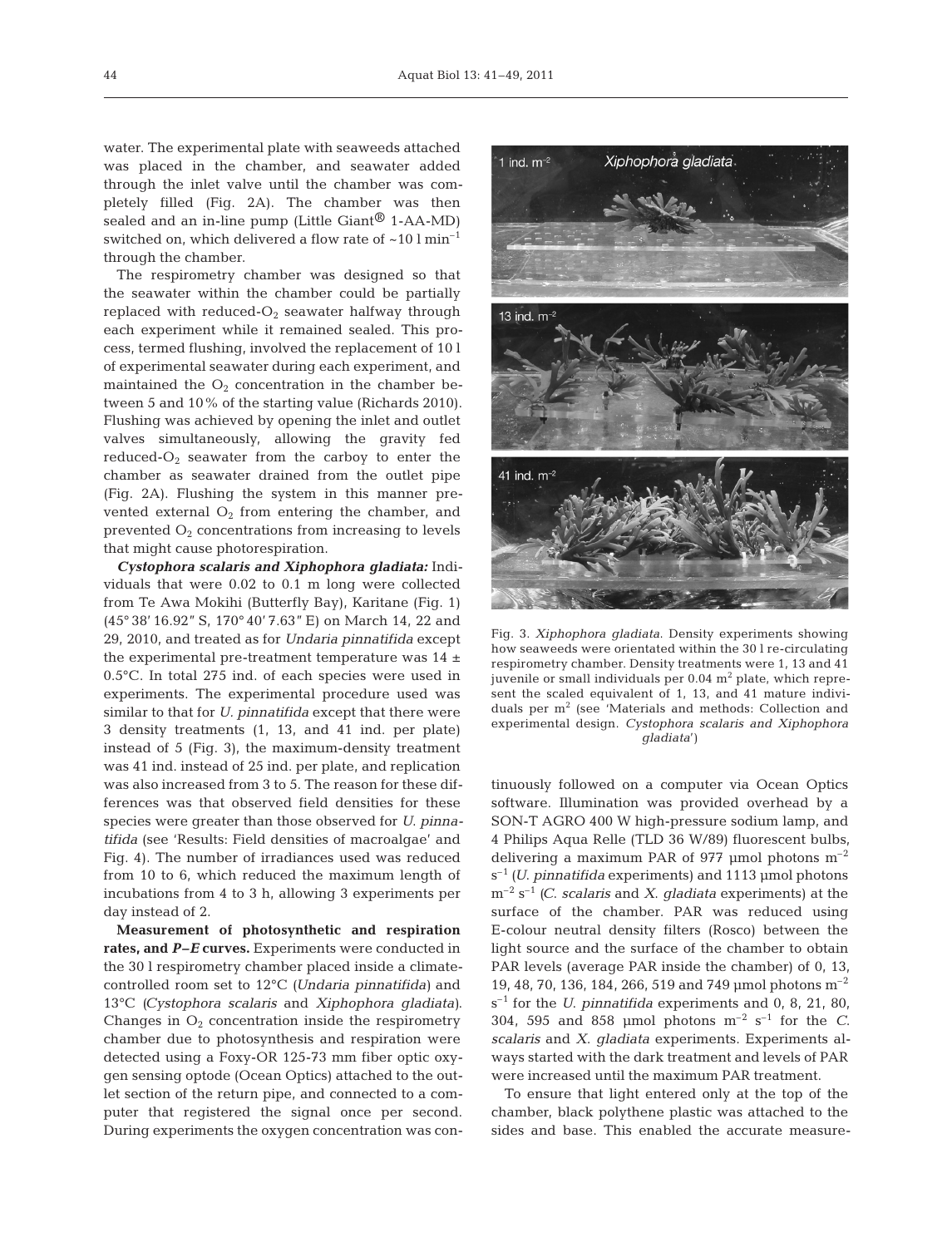ment of PAR entering the chamber. Prior to the initial *P–E* trial, PAR was measured using a LI-193 SA quantum sensor (LI-COR) at 5 positions at the chamber surface (before the application of the filters), and then averaged. PAR within the chamber (lid on, filled with seawater but no seaweeds) was measured at 3 depths (top, middle, bottom). The attenuation coefficient  $(K_d)$ was then determined and used to obtain the average irradiance inside the chamber. In addition, for the *Cysto phora scalaris* and *Xiphophora gladiata* experiments PAR was measured underneath the chamber at 2 positions to give the percentage reduction in PAR through the algal canopy for each replicate of the density treatments.

The oxygen optode was calibrated each morning by taking readings in air-saturated (100%) and oxygenfree (0%) seawater, at the experimental temperature, by bubbling air for the 100% standard or compressed nitrogen for the 0% standard into separate 1 l glass flasks. Calibration points were measured once the  $O<sub>2</sub>$ signal leveled out and remained constant (after approximately 10 min).

Rates of photosynthesis and dark respiration were calculated from the linear slopes of curves for oxygen concentration versus time after constant rates  $(≥10$  min) had been attained. At the end of the experiment the wet weight (g) of all individuals was determined and rates of photosynthesis and respiration expressed per unit wet biomass in the chamber (µmol  $O_2$  g<sup>-1</sup> wet wt s<sup>-1</sup>).

For each replicate, a *P–E* curve was fitted and photosynthetic parameters determined following Webb et al. (1974):

$$
P = P_{\text{max}}(1 - e^{-\alpha E/P_{\text{max}}}) + R_{\text{d}} \tag{1}
$$

where  $\alpha$  = initial slope of the light-limited region of the curve;  $E$  is the incident irradiance, and  $R_d$  is the dark respiration rate. When photoinhibition  $(β)$  occurred, the equation of Walsby (1997) was used:

$$
P = P_{\text{max}}[(1 - e^{-\alpha E/P_{\text{max}}}) + \beta E] + R_{\text{d}} \tag{2}
$$

**Statistical analyses.** Two-way analyses of variance (ANOVA) were used to determine whether there were statistical differences in the amount of PAR attenuated by *Cystophora scalaris* and *Xiphophora gladiata* cano pies at densities of 1, 13 and 41 ind.  $m^{-2}$ . For each species *(Undaria pinnatifida*, *C*. *scalaris* and *X*. *gladiata)*, differences in the photosynthetic parameters  $(P_{\text{max}}, \alpha,$  $R_{d}$  and  $E_{k}$ ) between density treatments were tested using 1-way ANOVA, with post hoc tests to verify significant differences among groups (Tukey's HSD, p < 0.05). All data met the ANOVA requirements of normality and homogeneity of variances. Tests were performed according to Zar (1996), using the software package SigmaStat 2.03 (SPSS).

# **RESULTS**

#### **Field densities of macroalgae**

The density of *Undaria pinnatifida* and *Cystophora scalaris* ranged from 0 to 31 sporophytes m–2, and the average densities were greatest at 0.5 m depth with 13.1  $\pm$  2.58 ind. m<sup>-2</sup> and 15.6  $\pm$  1.41 ind. m<sup>-2</sup>, respectively (Fig. 4). For *Xiphophora gladiata*, density ranged from 0 to 70 ind.  $m^{-2}$ , and the greatest average density  $(30.7 \pm 8.27 \text{ ind. m}^{-2})$  occurred at 0.1 m depth (Fig. 4).

## **Attenuation of PAR by** *Cystophora scalaris* **and** *Xiphophora gladiata*

Significantly more PAR was attenuated by the *X*. *gla diata* canopy at densities of 1 and 41 ind. m–2 compared to *C*. *scalaris* at the same densities (Tukey's HSD, p < 0.01; Fig. 5). For *X*. *gladiata*, as density of the macroalgal stand increased, PAR attenuation increased (Tukey's HSD, p < 0.001) and values of percent surface PAR remaining under the canopy ranged from 18 % (41 ind. m–2) to 39% (1 ind. m–2) (Fig. 5). For *C*. *scalaris* at 1 ind.  $m^{-2}$ , incident PAR was reduced by 50% and this value was significantly lower than those for the 13 and 41 ind.  $m^{-2}$  treatments, which attenuated more light (Tukey's HSD, p < 0.001) and were similar to each other (25 and 24% respectively, Tukey's HSD,  $p =$ 0.883; Fig. 5).

### *P–E* **curves and photosynthetic parameters**

The shape of the *P–E* curves, and hence the photosynthetic parameters, differed between species and with density (Figs. 6 & 7, Table 2). In most cases,  $P_{\text{max}}$ 



Fig. 4. Average (±SE, n = 7) field densities of *Cystophora scalaris*, *Xipho phora gladiata* and *Undaria pinnatifida* at 5 depth strata (0, 0.1, 0.5, 1−3 and 4−6 m)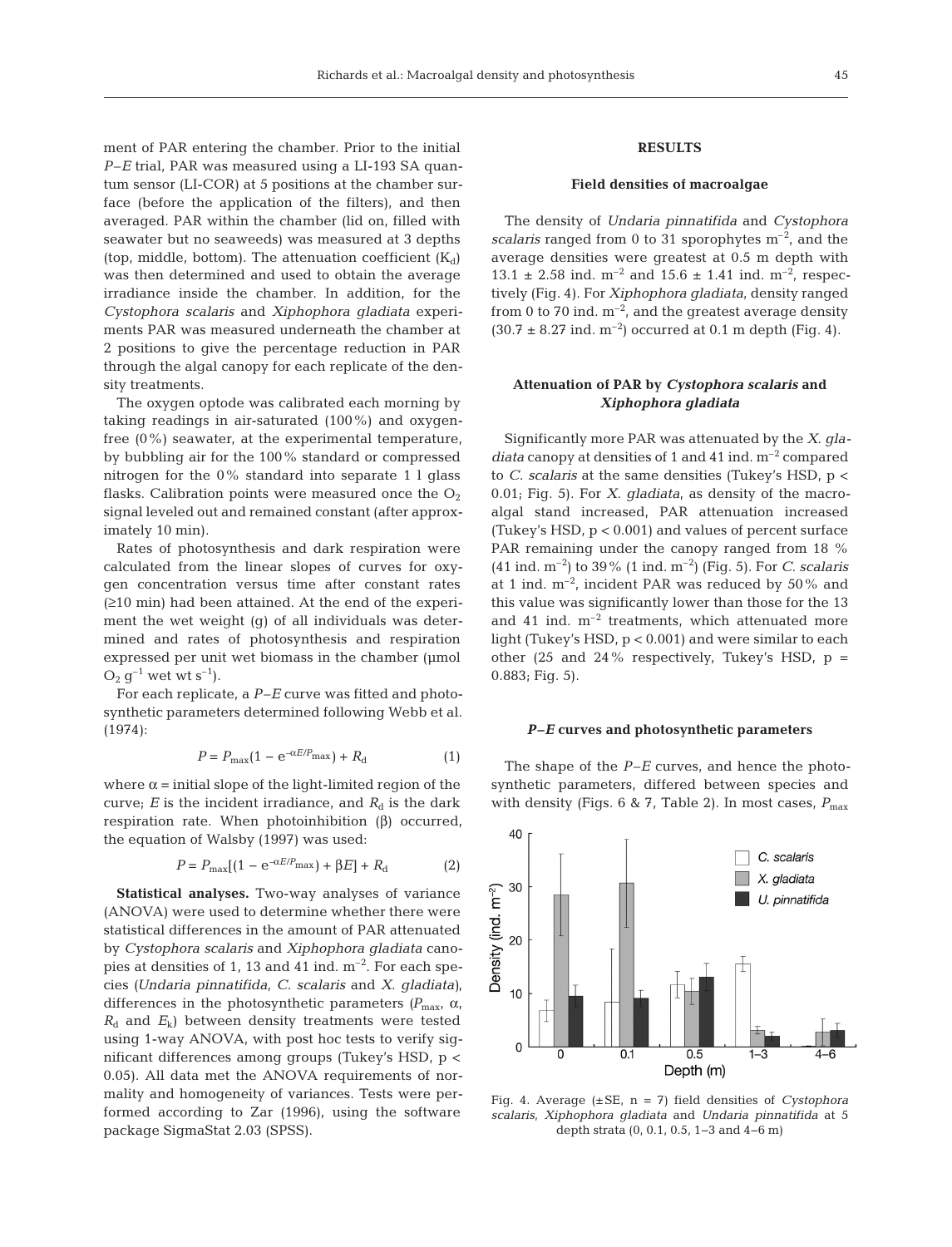

Fig. 5. Average  $(\pm SE, n = 5)$  percentage of incident photosynthetically active radiation (PAR) beneath a canopy of *Cysto pho ra scalaris* (white) and *Xiphophora gladiata* (black) for the 3 density treatments (1, 13 and 41 ind. per  $0.04$  m<sup>2</sup> plate). \*Significant differences between species within density treatments. Within each species, common letters denote densities that are not significantly different from one another (Tukey's  $HSD, p < 0.05$ 

was reached within the irradiance range tested i.e. ≤800 µmol photons m<sup>-2</sup> s<sup>-1</sup>. The exception was *Xiphophora gladiata* at a density of 13 ind. m<sup>-2</sup>, where  $P_{\text{max}}$  was not reached (Fig. 7B) and Eq. (1) did not model the data at low or high photon flux densities (PFDs); therefore photosynthetic parameters were not obtained for this treatment (Table 2). For *X. gladiata* at 1 ind.  $m^{-2}$ , there was evidence of photoinhibition at the highest irradiance used (Table 2, Fig. 7B) and Eq. (2) gave a significantly better fit to average photosynthetic rates than Eq. (1) *(F*-test on residual sums of squares,  $F_{1,3} = 126.87$ ,  $p = 0.0015$ ).

For *Undaria pinnatifida*, average values of  $P_{\text{max}}$  and  $R_{\text{d}}$  for the 1 ind. m<sup>-2</sup> treatment were ~4 times greater than for all other density treatments (Tukey's HSD,  $p < 0.001$  and  $p < 0.018$ , respectively; Table 2). A similar trend was observed for  $\alpha$ , however this was nonsignificant  $(F_{4,14} = 3.28, p = 0.058)$ . There were no differences in  $E_k$  between density treatments  $(F_{4,14} = 2.08,$  $p = 0.159$ ; Table 2).

For *Cystophora scalaris*,  $P_{\text{max}}$  was ~7 times greater in the 1 ind.  $m^{-2}$  treatment compared to the other densities (Tukey's HSD,  $p < 0.0014$ ) and  $\alpha$  was 25 times greater in the 1 ind.  $m^{-2}$  treatment (Tukey's HSD,  $p < 0.038$  respectively). For  $R_d$ , the 41 ind.  $m^{-2}$  treatment was significantly lower than the 1 ind.  $m^{-2}$  treatment (Tukey's HSD,  $p = 0.024$ ), however there was no difference compared to the 13 ind.  $m^{-2}$ density (Tukey's HSD,  $p = 0.072$ ), nor was there a difference between the 1 and 13 ind.  $m^{-2}$  treatments (Tukey's HSD,  $p = 0.093$ ; Table 2).  $E_k$  for the 41 ind.  $m^{-2}$ treatment was 19 times greater compared to 1 ind.  $m^{-2}$ , and 4.5 times greater compared to 13 ind.  $m^{-2}$  (Tukey's HSD, p < 0.001; Table 2).

*P*max for *Xiphophora gladiata* was 6.5 times greater in the 1 ind.  $m^{-2}$  treatment compared to that of 41 ind.  $m^{-2}$  (Tukey's HSD,  $p < 0.001$ ).  $R_d$  was 470 times greater in the 1 ind. m–2 treatment when compared to the 41 ind.  $m^{-2}$  treatment (Tukey's HSD,  $p < 0.001$ ) whereas  $\alpha$  was 280 times greater than the 41 ind.  $m^{-2}$ treatment (Tukey's HSD,  $p < 0.001$ ).  $E_k$  for the 41 ind.  $m^{-2}$  treatment was  $\sim$  25 times higher than for the 1 ind.  $m^{-2}$  treatment (Tukey's HSD,  $p < 0.001$ ; Table 2).



Fig. 6. Photosynthesis vs. irradiance plots for *Undaria pinnatifida* for 5 density treatments: 1, 5, 9, 13 and 25 ind. per  $0.04$   $\mathrm{m}^2$ . Different symbols represent replicates of each treatment. Note that the *y*-axis of the top graph differs from the others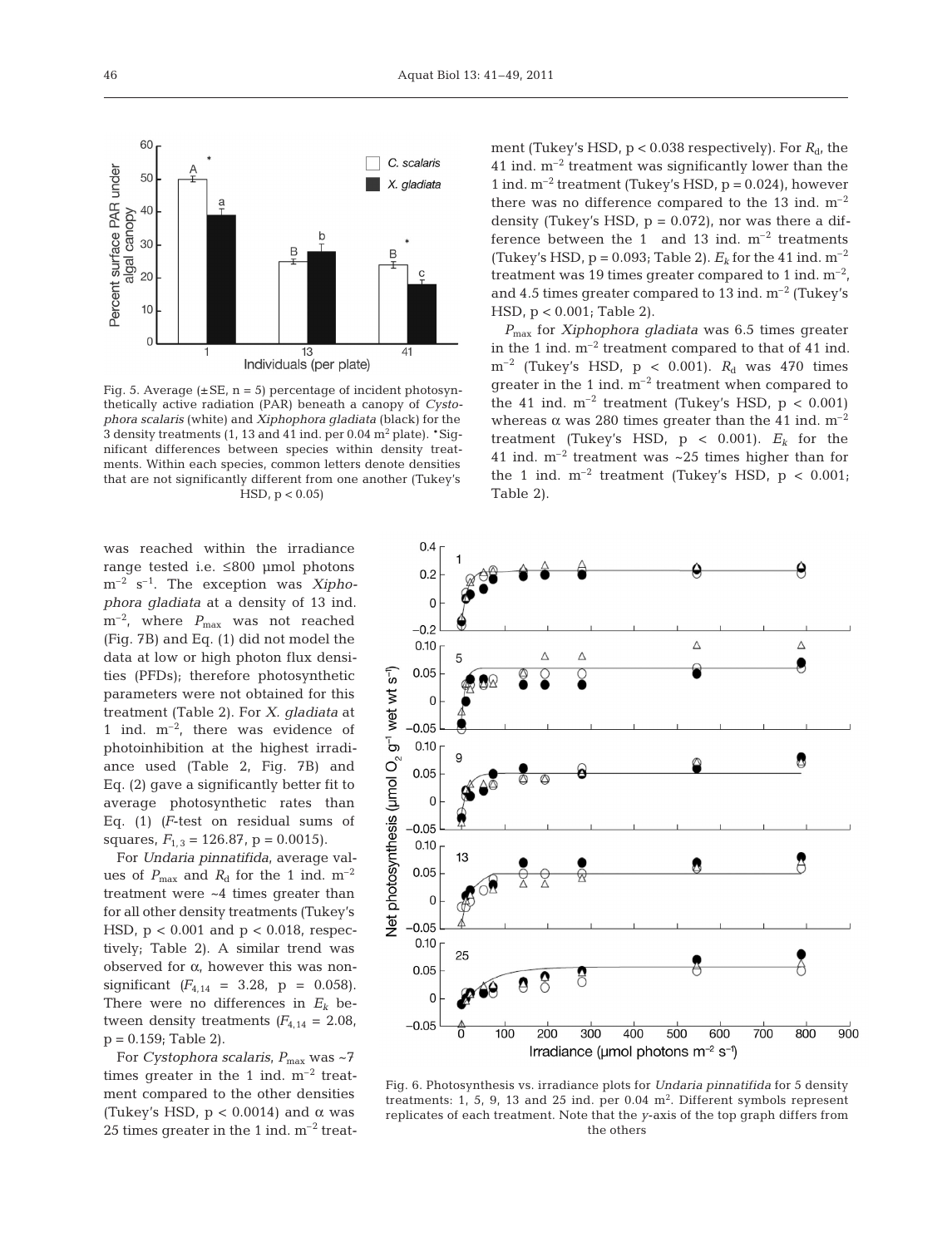

Fig. 7. Photosynthesis vs. irradiance plots for (A) *Cystophora scalaris* and (B) *Xiphophora gladiata* for 3 density treatments: 1, 13 and  $41$  ind. per  $0.04 \text{ m}^2$ . Different symbols represent replicates of each treatment

Table 2. *P–E* parameters (±SE) (see Table 1 for definitions and units) for *Unda ria pinnatifida*, *Cystophora scalaris* and *Xiphophora gladiata* at different densities (ind. per  $0.04 \text{ m}^2$ ). Treatment groups with common letters are not significantly different from one another (Tukey's HSD, p < 0.05). No data (ND) are presented for *X. gladiata* at 13 ind. per 0.04  $m^2$ , because  $P_{\text{max}}$  was not

reached (see 'Results: *P–E* curves and photosynthetic parameters')

| Density                  | $P_{\text{max}}$               | $\alpha$                         | $R_{\rm d}$                                      | $E_k$                |  |
|--------------------------|--------------------------------|----------------------------------|--------------------------------------------------|----------------------|--|
| U. pinnatifida $(n = 3)$ |                                |                                  |                                                  |                      |  |
| 1                        | $0.226 \pm 0.012^{\rm A}$      | $0.025 \pm 0.008$ <sup>A</sup>   | $-0.126 \pm 0.020$ <sup>A</sup>                  | $20 \pm 6^{\rm A}$   |  |
| 5                        | $0.062 \pm 0.020^8$            | $0.009 \pm 0.005^{\text{A}}$     | $-0.032 \pm 0.017^{\rm B}$                       | $56 \pm 49^{\rm A}$  |  |
| 9                        | $0.057 \pm 0.009^{\rm B}$      | $0.004 \pm 0.003^{\rm A}$        | $-0.020 \pm 0.012^{\rm B}$                       | $72 \pm 45^{\rm A}$  |  |
| 13                       | $0.050 \pm 0.007^{\rm B}$      | $0.005 \pm 0.002$ <sup>A</sup>   | $-0.040 \pm 0.012^{\rm B}$                       | $27 + 11^{\rm A}$    |  |
| 25                       | $0.057 \pm 0.012^{\rm B}$      | $0.001 + 0.001A$                 | $-0.016 + 0.013^{\text{B}}$                      | $191 \pm 83^{\rm A}$ |  |
| C. scalaris $(n = 5)$    |                                |                                  |                                                  |                      |  |
| 1                        | $0.092 \pm 0.016^{\rm A}$      | $0.010 \pm 0.004^{\rm A}$        | $-0.014 \pm 0.005$ <sup>A</sup>                  | $15 \pm 3^{A}$       |  |
| 13                       | $0.014 \pm 0.001^{\rm B}$      | $0.0004 \pm 0.0002^{\rm B}$      | $-0.004 \pm 0.002$ <sup>AB</sup>                 | $59 \pm 16^{\rm A}$  |  |
| 41                       | $0.012 \pm 0.001^{\rm B}$      | $0.00004 + 0.00001^{\text{B}}$   | $-0.0001 + 0.001B$                               | $283 + 21^{\rm B}$   |  |
| X. gladiata $(n = 5)$    |                                |                                  |                                                  |                      |  |
| 1                        | $0.085 \pm 0.012$ <sup>A</sup> | $0.014 \pm 0.0025^{\text{A}}$    | $-0.047 \pm 0.008$ <sup>A</sup>                  | $12 + 1^{\rm A}$     |  |
| 13                       | ND.                            | ND.                              | ND.                                              | ND                   |  |
| 41                       | $0.013 \pm 0.001^{\rm B}$      | $0.00005 \pm 0.00001^{\text{B}}$ | $-0.0001 \pm 0.001^{\rm B}$ 309 $\pm 49^{\rm B}$ |                      |  |

#### **DISCUSSION**

*P-E* experiments using monospecific stands revealed that once seaweed density was above 1 ind. m<sup>-2</sup>, rates of  $P_{\text{max}}$  decreased up to 7-fold for *Undaria pinnatifida*, *Cystophora scalaris* and *Xiphophora gladiata*. Furthermore,  $R_d$  and  $\alpha$  decreased with increasing

density, whereas *Ek* increased. *U. pinnatifida*, *C*. *sca laris* and *X*. *gladiata* grow either in monospecific stands or as part of a mixed community, therefore photosynthetic rates based on individuals will have little application to field conditions. Neighborhood shading effects are probably a key mechanism for the observed reductions in *P*<sub>max</sub> due to the decrease in PAR underneath the algal canopy for the higher density treatments when compared to an individual; the observed increases in *Ek* values as density increased lend support to this idea.

Our results support those of Copertino et al. (2009) for turf algal communities in which  $P_{\text{max}}$ ,  $\alpha$  and  $R_{\text{d}}$  were inversely related to biomass, but are opposite to those of Binzer & Sand-Jensen (2002) who found that for *Fucus serratus*,  $P_{\text{max}}$  and  $\alpha$  increased with increasing density. The difference be tween the results can be explained by

the different ways in which photosynthetic rates are standardised: Binzer & Sand-Jensen (2002) standardise to unit ground area whereas we and Copertino et al. (2009) have used biomass. When our results for  $P_{\text{max}}$ are standardised to unit ground area (i.e. per  $m^{-2}$ ) rather than biomass we find the same pattern as Binzer & Sand-Jensen (2002) of increasing *P*max with increas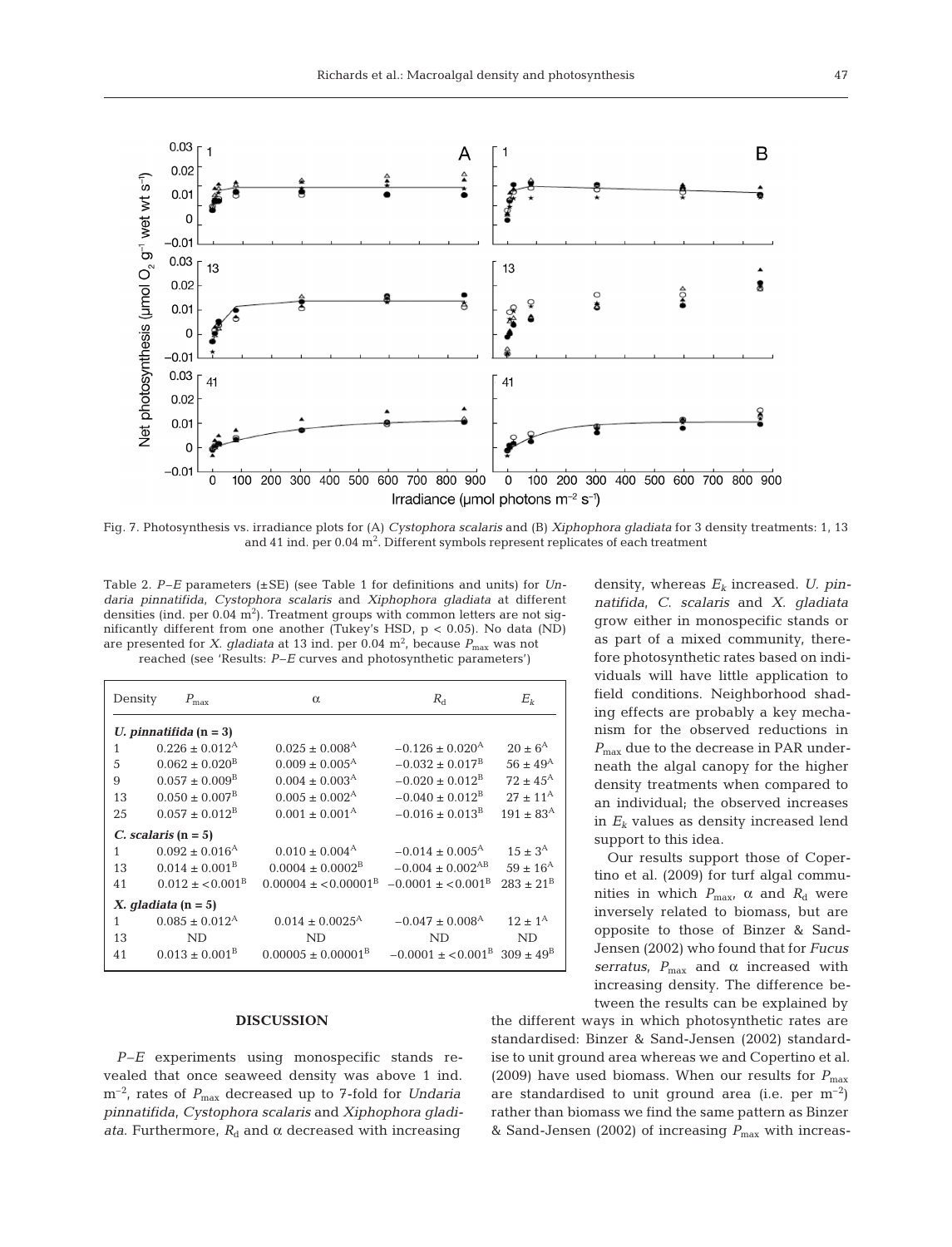ing density and this simply reflects the greater amount of material per unit area.

Respiration was reduced in all density treatments exceeding 1 ind.  $m^{-2}$  for all species examined, similar to Copertino et al. (2009) who compared high (>0.5 g ash free dry wt [AFDW] plate<sup>-1</sup>] and low  $(< 0.5$  g AFDW plate–1) turf biomass. Other studies have observed the opposite effect, with increasing  $R_d$  as community density increased, but as for  $P_{\text{max}}$ , the different pattern is due to different methods of standardisation (Binzer & Sand-Jensen 2002, Sand-Jensen et al. 2007). The reason for reduced  $R_d$  as algal density increases is unclear but may be a result of flow-attenuation within canopies (Hurd 2000). Seaweed canopies can substantially re duce mainstream flows (Gaylord et al. 2007, L. T. Kregting et al. unpubl.), and this can result in diffusion boundary layer (DBL) formation, which can reduce the flux of  $O_2$  and dissolved inorganic carbon (DIC) to and from blade surfaces. In our experiment, a reduced supply due to thicker boundary layers might result in a lower  $R_d$  for canopies compared to individuals. If so, DBL formation within canopies could also be a contributing factor for the lower rates of  $P_{\text{max}}$  with increased density, due to reduced DIC flux. However, our flow rates of 10  $l$  min<sup>-1</sup> were sufficiently fast to cause the seaweeds to move back and forth during experiments, and our suggestion of increased DBL thicknesses for canopies requires experimental testing.

For most of our experiments  $P_{\text{max}}$  was achieved and Eq. (1) produced curves that reflected the photosynthetic responses to increasing light; but this was not the case for *Xiphophora gladiata* at 13 ind. m–2 for which rates of photosynthesis increased linearly be tween 21 and 800 µmol photons  $m^{-2}$  s<sup>-1</sup> and Eq. (1) did not model the data at either low or high PFDs. A similar response was recorded for a mixed-canopy of *Cysto phora tortulosa* and *Hormosira banksii*, in which case  $P_{\text{max}}$  was not achieved at PFDs of 2000 µmol photons  $m^{-2}$  s<sup>-1</sup> (Tait & Schiel 2011); those authors were also unable to apply 'traditional' *P* vs. *E* models to their data. The explanation for these trends is that when growing in canopies, seaweeds self-shade: while the uppermost blades in a canopy may reach  $P_{\text{max}}$ , or even exhibit photoinhibition, the lower blades will receive much less light and exhibit un-saturated rates of photosynthesis (Middelboe & Binzer 2004). It is not clear why the trend observed at 13 ind.  $m^{-2}$  for *Xiphophora* was not seen at 41 ind.  $m^{-2}$ , but it is possible that if we had used higher PFDs we may have observed a pattern similar to Tait & Schiel (2011) and to that for the 13 ind.  $m^{-2}$ treatment in this study.

Recent studies have revealed that multi-species communities may be able to maintain higher biomass per unit ground area than single-species communities through the different species supplementing each

other temporally and spatially (Middelboe & Binzer 2004, Sand-Jensen et al. 2007). Therefore, to accurately determine the photosynthetic performance of macroalgal communities, studies need to be conducted not only on realistic densities obtained from field observations, but with natural mixed species assemblages, and realistic wave and flow conditions which tend to disrupt self- and neighbourhood shading effects. The present study highlights the problem of determining productivity rates from a single individual in enclosed chamber experiments (which is common), and then extrapolating those values into productivity estimates on a coast-wide scale. For example, if the present study had used  $P_{\text{max}}$  values obtained from 1 individual and applied it to a coastal population, our results suggest that this would overestimate production by 4 to 7 times. This clearly demonstrates that single-specimen estimates of productivity based on  $O_2$  evolution could be substantially overestimated, and we recommend that productivity estimates be made using densities that reflect those observed in the field.

*Acknowledgements.* We thank S. Bell, R. Win and C. Cornwall for assistance with diving and fieldwork. We are especially grateful to the East Otago Taiapure committee whose generous support of this work made working within the Taiapure possible. This research was funded by a Foundation for Research, Science and Technology (FRST) subcontract to C.L.H. from the National Institute of Water and Atmospheric Research Ltd., Biodiversity and Biosecurity OBI (C01X0502); the continued support of Dr. J. Hewitt (NIWA) is gratefully acknowledged. D.K.R. and C.D.H. were funded by FRST Te Tipu Putāiao Fellowships UOOX0706 and UOOX0709, respectively, and D.K.R. was also supported by a University of Otago Publishing Bursary. We are grateful to M. J. Dring, M. Y. Roleda, and an anonymous reviewer for their helpful comments.

#### LITERATURE CITED

- ▶ Bidwell RGS, McLachlan J (1985) Carbon nutrition of seaweeds: photosynthesis, photorespiration and respiration. J Exp Mar Biol Ecol 86:15–46
- ► Binzer T, Middelboe AL (2005) From thallus to communities: scale effects and photosynthetic performance in macroalgae communities. Mar Ecol Prog Ser 287:65–75
- ► Binzer T, Sand-Jensen K (2002) Importance of structure and density of macroalgae communities *(Fucus serratus)* for photosynthetic production and light utilization. Mar Ecol Prog Ser 235:53–62
	- Charpy-Roubaud C, Sournia A (1990) The comparative estimation of phytoplanktonic, microphytobenthic and macrophytobenthic primary production in the oceans. Mar Microb Food Webs 4:31–57
- ► Copertino MS, Cheshire A, Kildea T (2009) Photophysiology of a turf algal community: integrated responses to ambient light and standing biomass. J Phycol 45:324–336
- ▶ Dean PR, Hurd CL (2007) Seasonal growth, erosion rates, and nitrogen and photosynthetic ecophysiology of *Undaria pinnatifida* (Heterokontophyta) in southern New Zealand. J Phycol 43:1138–1148